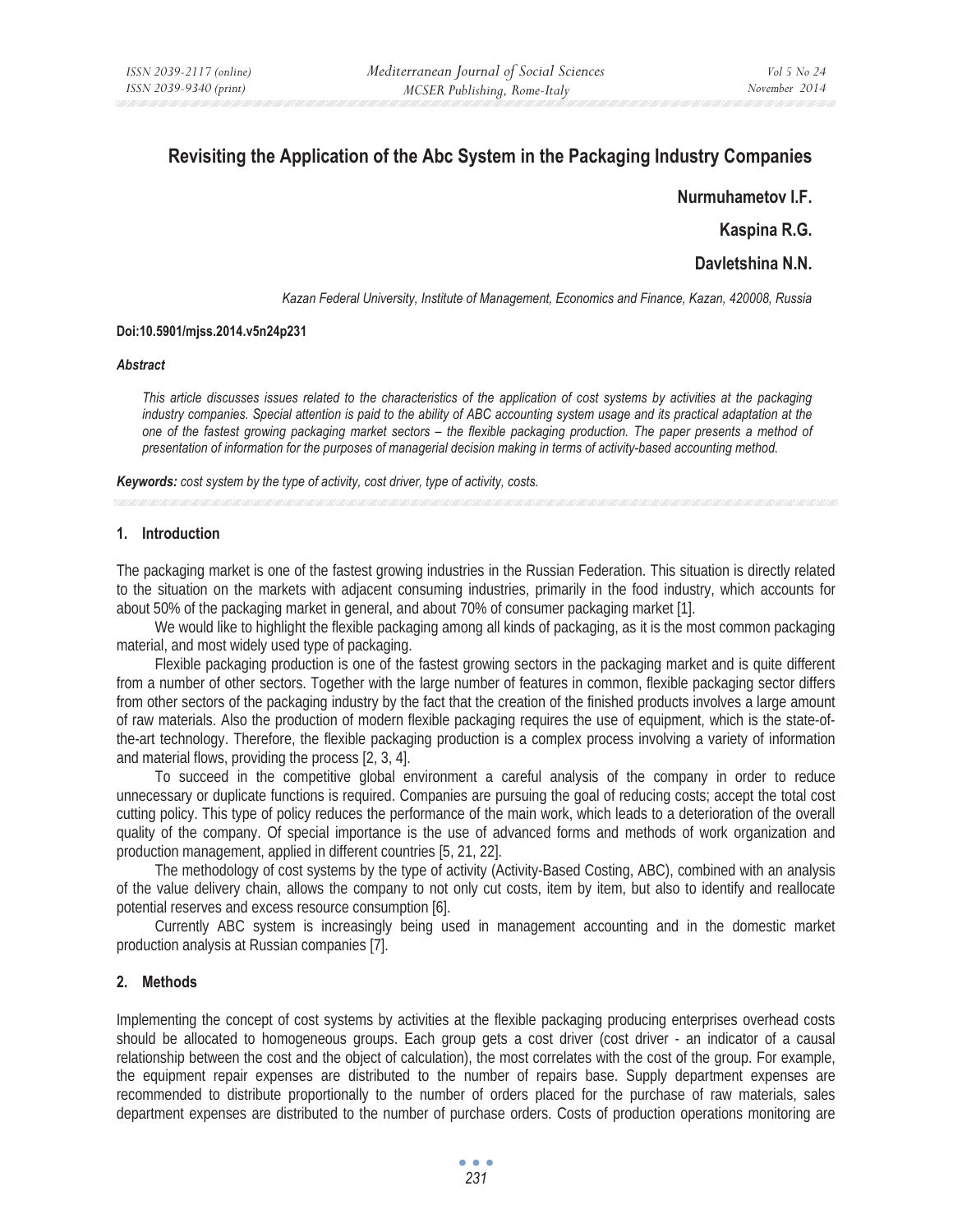| ISSN 2039-2117 (online) | Mediterranean Journal of Social Sciences | Vol 5 No 24   |
|-------------------------|------------------------------------------|---------------|
| ISSN 2039-9340 (print)  | MCSER Publishing, Rome-Italy             | November 2014 |

allocated according to the number of control checks, etc. [8].

Before selecting the individual operations, as well as classification the overhead activities, we consider the process of flexible packaging materials production and highlight the main steps to be carried out. All operations (activities) can be divided into direct production, indirect production and non-production [9, 10].

The structure of the production process of flexible packaging materials production, depending on the method most widely used for printing on packaging material - flexographic or rotogravure printing - requires a certain sequence of actions and equipment to ensure the implementation of these actions [11]. Thus, the process of flexible packaging materials production is subdivided, typically by several stages:

- Packaging design development and the layout file prepress;
- Production, assembly and disassembly of printing forms;
- Overprinting;
- Lamination;
- Cutting, marking-out and packaging.

Thus, depending on the purpose and the composition of the finished product, the production process may include some or all of the above steps [12, 13]. For example, in the certain products manufacture, one or another laminating method may be applied, or this stage may be completely omitted [14, 15, 16].

Therefore, depending on the application and customer requirements manufactured products can be monolayer or multilayer film material (consisting of several polymer layers and manufactured by the coextrusion method), or a multilayer composite material (consisting of layers of different origin and manufactured by the lamination). In connection with this, the structure of the cost of packaging materials and the cost level is strongly influenced by characteristics of the products.

# **3. Results**

In and of itself, all of these stages of flexible packaging materials production are separate activities and can be, without enlargement in homogeneous groups, used in the practice of ABC system.

On the author's opinion, the use of peer groups, combining the operation with the same cost drivers as the activities is more cost-effective and appropriate (see Table 1).

The selection of each cost driver is due to the presence of a causal relationship between the costs of the activity and the distribution base [17].

| Types of activity                                               | Cost driver                                                                                  |
|-----------------------------------------------------------------|----------------------------------------------------------------------------------------------|
| Packaging design development                                    | Amount of man hours of prepress area employees                                               |
| The layout file prepress                                        | Amount of man hours of prepress area employees                                               |
| Printing form production                                        | Hours of the equipment operation                                                             |
| Ink dispensing                                                  | Amount of man hours of the ink mixing station employees, hours of the<br>equipment operation |
| Mixing of ink volatiles                                         | Amount of man hours of the ink mixing station employees, hours of the<br>equipment operation |
| Preparations of the ink combination at the ink                  | Amount of man hours of the ink mixing station employees, hours of the                        |
| mixing station                                                  | equipment operation                                                                          |
| Preparations roll raw material to the sealing                   | Amount of man hours of print area employees                                                  |
| Preparation of PCA to printing                                  | Amount of man hours of print area employees                                                  |
| Preparation and approval of the first impression                | Hours of the equipment operation                                                             |
| Print                                                           | Hours of the equipment operation                                                             |
| Image quality control through a system of<br>surveillance       | Amount of man hours of print area employees                                                  |
| Monitoring compliance with the technological<br>parameters      | Amount of man hours of print area employees                                                  |
| The lamination process (solventless, solvent, wax<br>or waxing) | Hours of the equipment operation                                                             |
| Quality control of the finished product                         | Amount of man hours of employees                                                             |
| Cutting the packaging material webs ready                       | Amount of man hours of employees, hours of the equipment operation                           |
| Marking-out and packaging                                       | Amount of man hours of employees                                                             |

**Table 1.** Cost drivers to the production activity types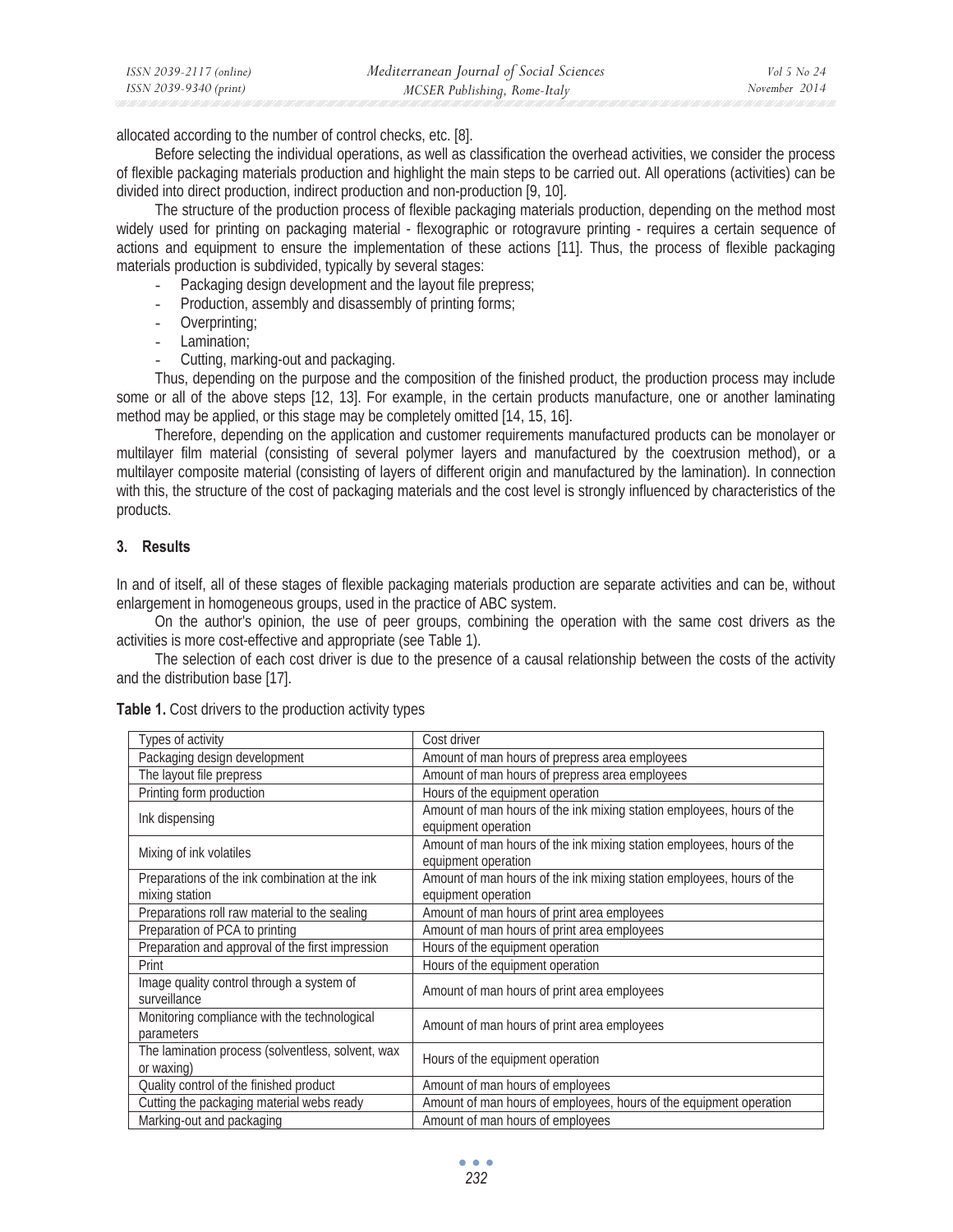Production and organization management servicing expenses form a non-production and indirect production activities. For example, most of the administrative and management costs can be grouped into homogeneous non-production operations.

With the introduction of cost systems by the type of activity production overhead costs should be collected by type of activity but not by support unit or the main production departments (Table 2).

| Types of activity                                                          | Overheads content by the type of activity                                                                   | Cost driver                                                                                                                                                             |
|----------------------------------------------------------------------------|-------------------------------------------------------------------------------------------------------------|-------------------------------------------------------------------------------------------------------------------------------------------------------------------------|
| Equipment maintenance                                                      | Equipment depreciation<br>Supporting materials expenses Salaries<br>expenses<br>Energy consumption expenses | Equipment operation hours                                                                                                                                               |
| Equipment setting up                                                       | Supporting materials expenses Salaries<br>expenses                                                          | Fettling hours                                                                                                                                                          |
| Current repair of equipment                                                | Items expenses<br>Salaries expenses                                                                         | Repair hours                                                                                                                                                            |
| Transport service                                                          | Equipment depreciation<br>Supporting materials expenses Salaries<br>expenses<br>Outsourced services         | Orders for transportation according distance                                                                                                                            |
| Repair of vehicles                                                         | Replacement part expenses<br>Salaries expenses<br>Maintenance department service expenses                   | Orders for transportation according distance                                                                                                                            |
| Units management                                                           | Salaries expenses                                                                                           | Direct labour costs                                                                                                                                                     |
| Potential trouble measures                                                 | Salaries expenses<br>Supply and coveralls expenses                                                          | Direct labour costs                                                                                                                                                     |
| Loss                                                                       | Shortfall and material damage                                                                               | Relate directly to the product                                                                                                                                          |
| Units maintenance (mains,<br>heating systems, water supply<br>maintenance) | Salaries expenses<br>Supply expenses<br>Maintenance department service expenses<br>Outsourced services      | Proportional to the special coefficient by<br>regard to the volume, complexity of the<br>work, the power of the used equipment,<br>type of equipment, and other factors |

**Table 2.** The use of ABC system for production overheads classification

As long as a consistent flow of products through the production areas and units is customary for the flexible packaging materials producing companies, the management units' expenses should be taken in account with the cross-sectional areas [18].

General business expenses as a part of ABC system are also considered by activity. For companies, producing flexible packaging materials, the following overheads group and cost drivers for them can be offered (Table 3).

**Table 3.** Overheads cost drivers in the ABC system-wide usage.

| Overheads classified by the type of activities | Cost driver               |
|------------------------------------------------|---------------------------|
| Production and Technology department           | Operational time          |
| Department of Logistics                        | Direct hard cost          |
| Quality control department                     | Checkout time             |
| Personnel department                           | Direct labour costs       |
| Labour and wages department                    | Direct labour costs       |
| Accounting                                     | Direct labour costs       |
| Planning department                            | Direct labour costs       |
| Maintenance department                         | <b>Accrued fees</b>       |
| Marketing department                           | <b>Sales</b>              |
| Pricing department                             | Sales                     |
| <b>Engineering services</b>                    | <b>Accrued fees</b>       |
| Chief Technologist office                      | Equipment operation hours |
| Chief Power Engineer office                    | Equipment operation hours |
| Warehouse                                      | Direct hard cost          |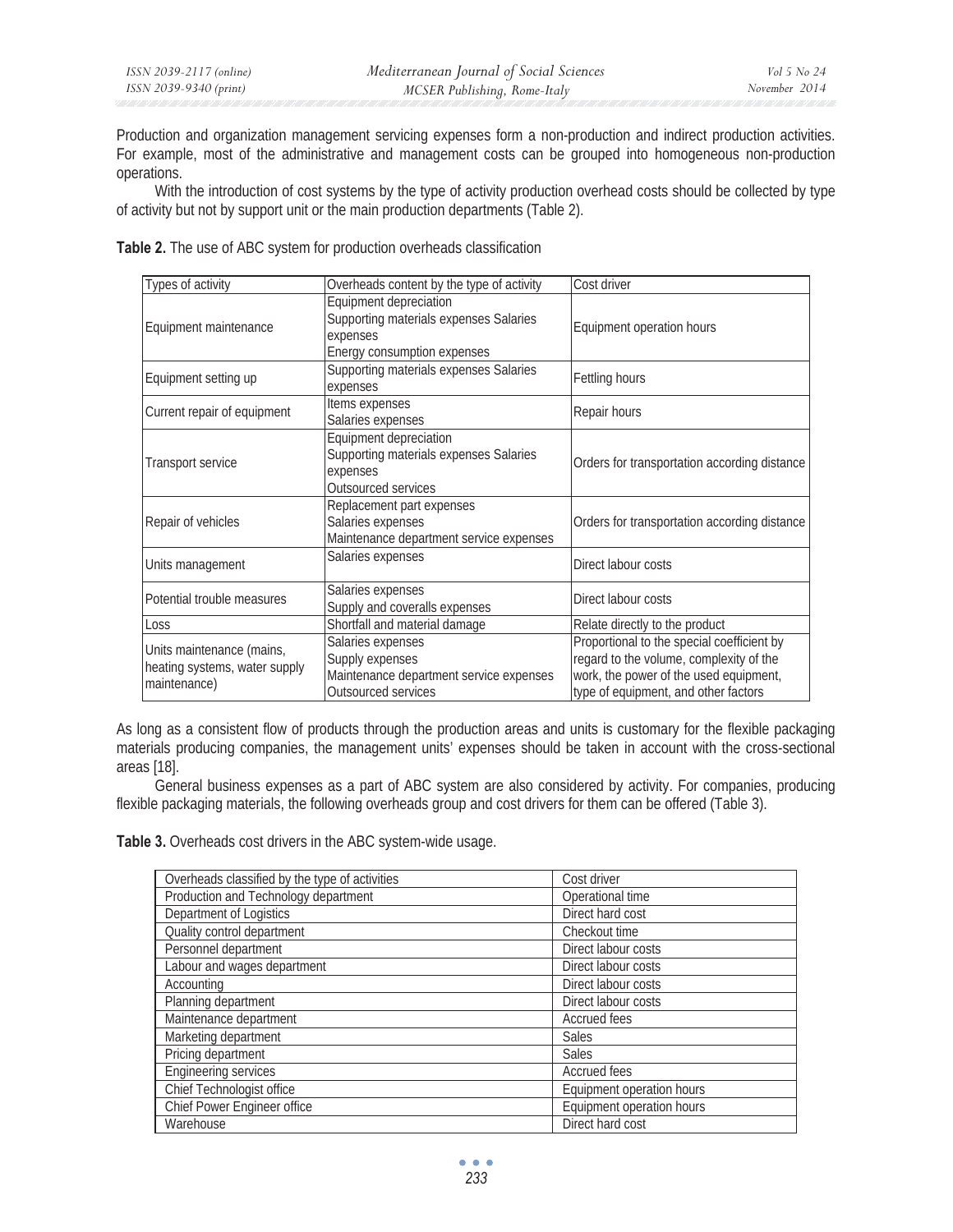| Safety department                               | Direct labour costs            |
|-------------------------------------------------|--------------------------------|
| Legal department                                | Direct labour costs            |
| The Security Service                            | Direct labour costs            |
| Secretariat                                     | Direct labour costs            |
| The overhead                                    | Relate directly to the product |
| Management staff expenses, non-functional units | Direct labour costs            |

The complexity of determining the cost drivers of the system is due to the fact that not all general expenses can be traced back to the product. Therefore, the distribution of most of them we propose to carry out with the help of cost drivers such as direct labour costs. And it should be noted that the costs of such cost drivers should be distributed immediately on shipment of goods, bypassing productive activities, since the distribution both through productive activities, as well as directly on the product gives the same results. In addition, the use of a large number of cost drivers increases the cost of implementing the ABC system [19].

Here is an example of calculation the cost of packaging for confectionary. Primary costs of production activities are labour costs and hard costs (Table 4).

**Table 4.** Overheads related to the cost of packaging for confectionery, ths. Rub.

| Types of activity                                                          | Hard cost | Labour costs |
|----------------------------------------------------------------------------|-----------|--------------|
| 1. Packaging design development                                            | 19.72     | 11.57        |
| 2. The layout file prepress                                                | 47.88     | 26,12        |
| 3. Printing form production                                                | 133.04    | 22.90        |
| 4. Preparations of the ink combination at the ink mixing station           | 453.70    | 94,50        |
| 5. Print on the flexible packing                                           | 1431.65   | 290,03       |
| 6. Cutting the packaging material web and receiving finished product reels | 239.00    | 54.87        |
| Total                                                                      | 2324.99   | 499,99       |

Overhead costs are classified by the type of activities and are distributed in a certain sequence. It is rather difficult to present cost-sharing arrangements productive activities graphically, as well as production and non-overhead costs separately, as they are very closely linked.

First of all, the cost of such activities as the content of electricity, heating and water supply network should be classified; then the transport service expenses are allocated to activities consumed transport services; further the administrative department services are distributed; then production overheads are allocated, and finally, the cost of production activities and non-production costs are grouped by operations.

The results of the last stage of the apportionment of the cost of packaging for confectionery products are shown in Table 5.

Table 5. The distribution of costs of confectionery packaging collected by activity.

| Types of activity                                                          | Full costs.<br>rub. | Distribution base<br>size, rub. | The magnitude of the cost drivers for<br>the production of packaging for<br>confectionery products, rub. | The amount allocated<br>to the cost of the<br>package, rub. |
|----------------------------------------------------------------------------|---------------------|---------------------------------|----------------------------------------------------------------------------------------------------------|-------------------------------------------------------------|
| Packaging design development                                               | 11220,21            | 97                              | 1,18                                                                                                     | 136.49                                                      |
| The layout file prepress                                                   | 34000,90            | 97                              | 1,8                                                                                                      | 630,94                                                      |
| Printing form production                                                   | 68760,43            | 140                             | 2,3                                                                                                      | 1129,64                                                     |
| Preparations of the ink combination at<br>the ink mixing station           | 261000,60           | 432                             | 16,1                                                                                                     | 9727,11                                                     |
| Print on the flexible packing                                              | 440007,30           | 2996,02                         | 21,03                                                                                                    | 3088,55                                                     |
| Cutting the packaging material web<br>and receiving finished product reels | 51745,36            | 424.10                          | 1,40                                                                                                     | 170,82                                                      |
| Production and Technology<br>Department                                    | 41990.33            | 23240.99                        | 1980.00                                                                                                  | 3577.34                                                     |
| Personnel department                                                       | 12640,43            | 3190000.73                      | 499,99                                                                                                   | 1,98                                                        |
| Labour and wages department                                                | 26000.55            | 3190000.73                      | 499.99                                                                                                   | 4,08                                                        |
| Accounting                                                                 | 90431,01            | 3190000,73                      | 499,99                                                                                                   | 14,17                                                       |
| Planning department                                                        | 41700,30            | 3190000.73                      | 499.99                                                                                                   | 6,54                                                        |

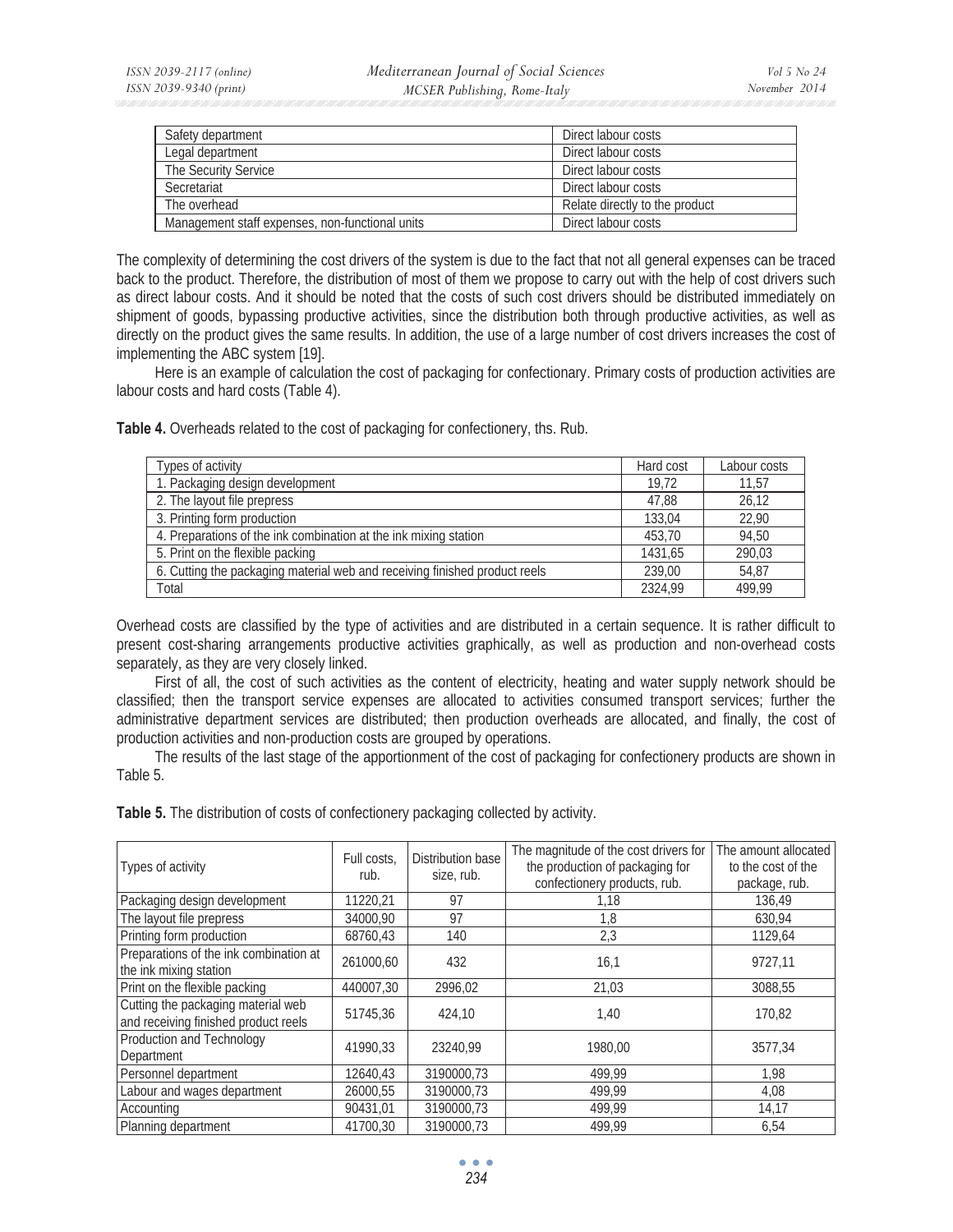*Mediterranean Journal of Social Sciences MCSER Publishing, Rome-Italy* 

| Marketing and pricing department,                   | 32000,88  | 19000788,00 | 220000.00 | 370,52  |
|-----------------------------------------------------|-----------|-------------|-----------|---------|
| Engineering services                                | 40200,23  | 17760,00    | 0,00      | 0.00    |
| Chief Technologist office                           | 21450,66  | 4110,00     | 17.00     | 88,73   |
| Chief Power Engineer office                         | 24478,11  | 4110.00     | 17,00     | 101.25  |
| Safety department                                   | 8090.00   | 3190000.73  | 499.99    | 1,27    |
| Legal department                                    | 27150,00  | 3190000.73  | 499.99    | 4.26    |
| The Security Service                                | 9100,00   | 3190000,73  | 499.99    | 1,43    |
| Secretariat                                         | 17790,00  | 3190000,73  | 499,99    | 2,79    |
| Management staff expenses, non-<br>functional units | 112794,00 | 3190000,73  | 499.99    | 17,68   |
| Total                                               |           |             |           | 4362,83 |

Thus, the cost of the confectionery products packaging instalment using the ABC-system is 4,362.83 rubles. Using the traditional system of calculation, the cost of the confectionery products packaging instalment is 4832.91 rubles. In our opinion, the effectiveness of the implementation of the ABC system is obvious [20, 21, 22].

It should be noted that the introduction the ABC system in this case does not imply a complete rejection of the accounting system for the structural subdivisions. Grouping overheads by the activities generally coincides with the group on structural divisions.

# **4. Conclusion**

The use of the ABC system allows determining ways to reduce overhead costs. Reduction of product tends to reduce the amount of cost drivers, which turns to reducing the overhead data expressed by drivers.

Each stage of the flexible packaging material manufacture has the proper cost structure, depending on the level of mechanization and automation of production processes, the used materials. Besides, the range of flexible packaging materials is constantly changing; the products differ in the complexity of manufacturing.

Of course, the process of separation a significant amount of peer groups from the set of overhead costs, selecting its driver costs and calculation of the corresponding rate allocation is very laborious. Even using only the basics of ABC systems requires a lot of calculations to determine the cost of products or services. However, the necessity of a reliable analysis of costs and profitability of individual products and making a management decisions based on the results of the analysis makes this approach economically feasible.

## **References**

Garrison R.H. and E.W. Noreen, 1994. Managerial Accounting: Concepts for Planning, Control, Decision Making, 7th ed., IRWIN: 190. Korshunov, I. A. and A. A. Trifilova, 2008. Modern Innovation Management. Innovations, 2: 85.

Shneidman, L.Z., 2012. Review of Consolidated Reporting Structure in Russia Accounting, 11: 6-9.

Boyeva, N. A. and A. I. Nazarova, 2013. Generation of Business Models by Means of Conduct of an Innovative Audit for Small and Medium-Sized Enterprises. Educational Researches, 2: 10-21.

Needles B.E., Powers M., Mills S.K., Anderson H.R. "Managerial Accounting" 5th ed. – Boston, N.-Y.: Houghton Mifflin Company, 1999. – 603 p.

Cooper R. Activity-based systems: Measuring the costs of resource usage / Cooper R., Kaplan R. // Accounting Horizons. – 1992. – September.

Kaspina, R.G. and L.A. Plotnikova, 2014. Accounting of external economic activity of Russian companies: Experience and difficulties. Life Science Journal, 11 (11): 108-111.

Babad, Y. and B. Balachandran, 1993. Cost Driver Optimization in Activity-Based Costing. The Accounting Review, 68 (3): 563-575.

Hambrick, D. C. and J. W. Friedrickson, 2001. Are you sure you have a strategy? The Academy of Management Executive, 4 (November): 48.

Chesbrough, H., 2008. Open Business Models: IP-Management; Translation into Russian by V.N. Yegorova. Moscow: Pokoleniye, pp: 167.

Bossidy, L. and R. Charan, 2001. Confronting Reality. Doing What Matters to Get Things Right; Translation into Russian. Moscow: Williams P.H., pp: 288.

Porter, M. E. 1985. Competitive Advantage: Creating and Sustaining Superior Performance. New York: Free Press, pp: 592.

Brugemann, W., P. Everaert, S. R. Steven and Y. Levant, 2005. Modeling Logistic Costs using TDABC: A Case in a Distribution Company. University Ghent, Faculty of Economics and Business Administration. Date Views 13.08.2013 www.ideas.repec.org /p/rug/rugwps/05-332.html.

Kaplan, R. S. and S. R. Anderson, 2004. Time-Driven Activity-Based Costing. Harvard Business Review, November: 45.